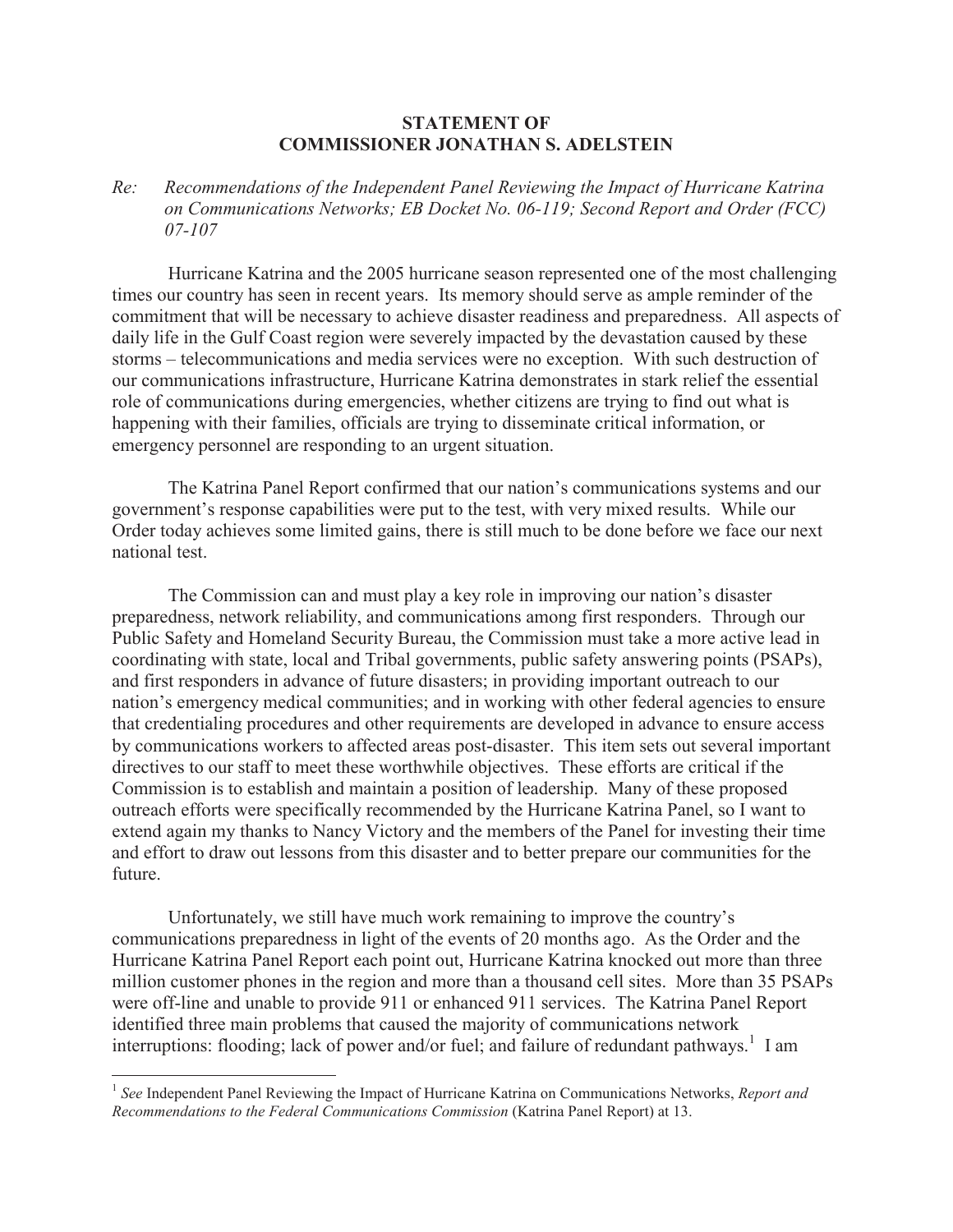pleased that we were able to improve the item by addressing these concerns through two modest provisions dealing with (1) emergency back-up power requirements, and (2) an obligation on service providers to file 911 analysis reports. These are worthwhile efforts, but they alone will not be sufficient to ensure that our communications systems are ready to handle the high hurdles that disasters can bring.

Indeed, the larger focus of the item is on a series of aspirational objectives for our new Bureau rather than more concrete assurances for our nation's citizens and first responders. For example, one of the key findings in the Katrina Panel Report was the widespread damage caused by unprecedented flooding: "While communications infrastructure had been hardened to prepare against strong winds from a hurricane, the widespread flooding of long duration associated with Katrina destroyed or disabled substantial portions of the communications networks and impeded trained personnel from reaching and operating the facilities."<sup>2</sup> There may be no silver bullets to address the widespread flooding caused by a disaster such as Hurricane Katrina; yet, this Order does not in itself require any concrete actions to address this very real problem. The Commission needs to initiate a discussion of hardening the network to address flood related issues. While the Order directs the Bureau to encourage the development of voluntary checklists, it still leaves work to be done. Although outreach and voluntary measures can play a critical role, we must continue to push communications providers to go the extra mile to achieve a true level of preparedness. Without firm commitments, can we seriously tell the people of the Gulf Coast region that this Commission has taken all of the necessary steps to ensure that such a communications disaster will never happen again?

Similarly, the Katrina Panel Report analyzed extensively the problem of the failure of redundant pathways and the impact on communications networks throughout the region from the loss of switches, T1s, and other leased lines. "As an example, a major tandem switch in New Orleans was isolated, which meant that no communications from parts of New Orleans to outside the region could occur."<sup>3</sup> Once again, the Commission offers little in the way of solutions for a serious network shortfall that may well be present in many other communities. Rather, the item encourages carriers to adopt voluntary readiness checklists based on best practices advanced by the Network Reliability and Interoperability Council (NRIC) and the Media Security and Reliability Council (MSRC), our recently-terminated Federal Advisory Committees. I understand that neither group has met in well over a year, with NRIC VII holding its last meeting on December 16, 2005, just a couple of months after the hurricane season ended. Now that these committees have been replaced with a new combined reliability council, we will need to seek input more regularly if we are going to rely on a system of carrier commitments and best practices to effectuate network reliability changes.

To all of the affected citizens in the Gulf Coast area – and to the many diverse communities at risk for future catastrophic events – we owe an honest assessment of the performance of the telecommunications and media infrastructure during Hurricane Katrina and of our strengths, weaknesses, and commitment to preparedness going forward. Shortly after the storm, I had an opportunity to witness first hand some of the widespread destruction and personal loss in the Gulf Coast and to meet with communications workers and first responders, who

<sup>2</sup> *Id*.

<sup>3</sup> *Id.* at 14.